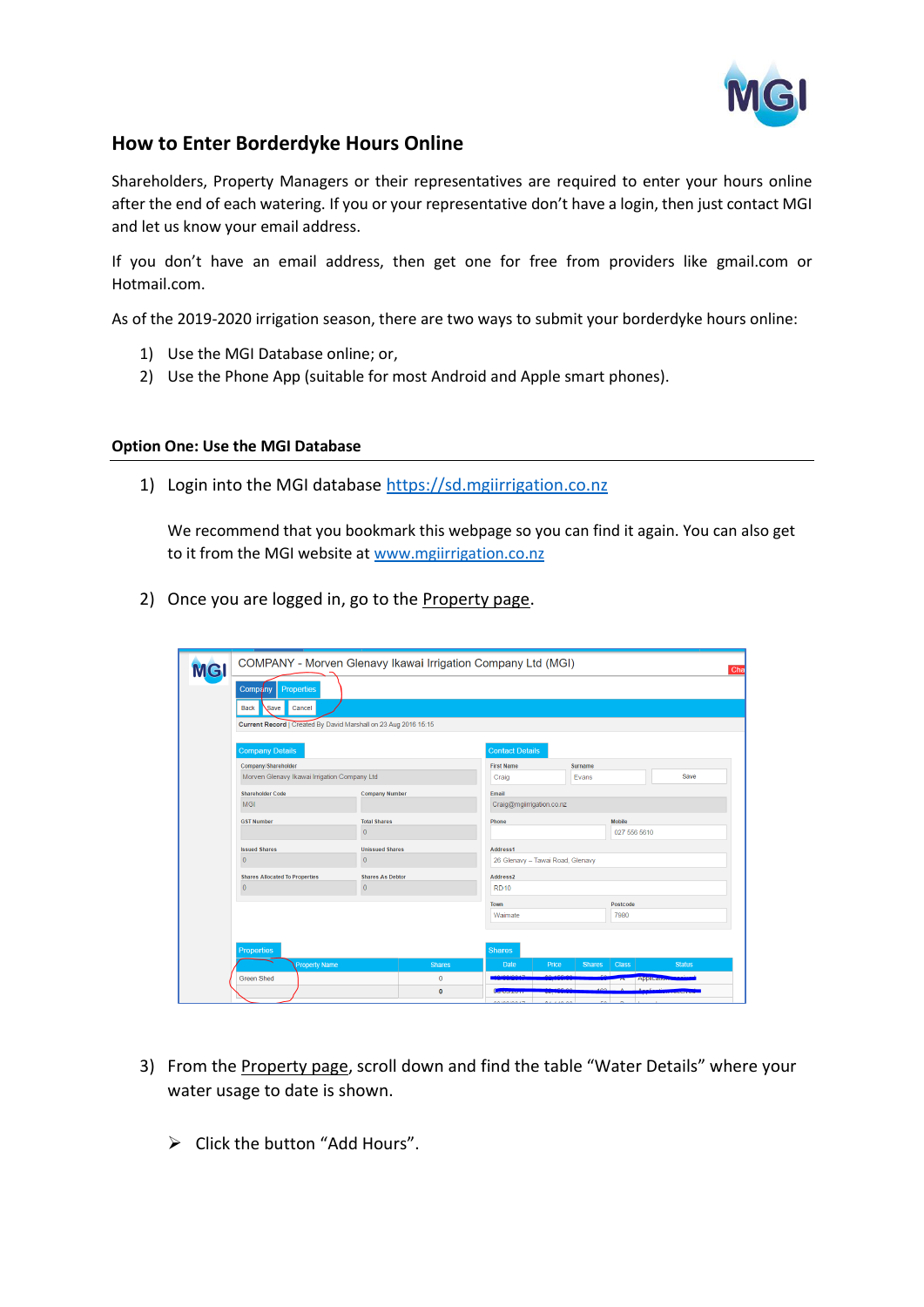

4) Enter your start and finish date/time and the system will calculate the hours for you, it will also calculate how much water you have used.

|   |                                          | MGI Shareholder   MGI View Only   Configuration |                               |                  |                         |                                                       |   | <b>User:Craig Evans</b> |  |
|---|------------------------------------------|-------------------------------------------------|-------------------------------|------------------|-------------------------|-------------------------------------------------------|---|-------------------------|--|
| G |                                          | Add Property Borderdyke                         |                               |                  |                         |                                                       |   |                         |  |
|   | <b>Back</b><br>Save<br><b>NEW RECORD</b> | Cancel                                          |                               |                  |                         |                                                       |   |                         |  |
|   | <b>Property Hours Details</b><br>Roster  |                                                 | <b>Start Time</b><br>Watering |                  |                         | <b>Finish Time</b>                                    |   | <b>Hours</b>            |  |
|   |                                          |                                                 | ۰                             | dd/mm/yyyy hh:mm | $\frac{1}{\sqrt{2\pi}}$ | dd/mm/yyyy hh:mm                                      | 愚 |                         |  |
|   |                                          |                                                 |                               |                  |                         |                                                       |   |                         |  |
|   |                                          | Select the roster                               |                               |                  |                         | Enter the Start day/time,<br>then the Finish day/time |   |                         |  |

If you have more than one roster, you will need to choose which roster you are entering the actual hours for.

Note that you can enter the date and time directly into the grey box but it must be entered in the following format dd/mm/yyyy hh:mm, where the hours (hh) are 24-hour time. Alternatively, you can click on the little calendar icon beside the grey box and it will bring up another dialogue that allows you to punch in the date and time.

Once the start time and finish time are entered:

## ➢ **Hit Save.**

Congratulations, once you have saved the hours and returned to the Property screen you are finished and can close the website if you wish, or navigate to another Property and repeat the exercise.

## **Option Two: Use the Phone App**

First you need to install the Borderdyke Hours app on your phone. This is done via Microsoft PowerApps, which is available for free from Google Play (for Android phones) or the Apple Store.

- a) Installing the App on your phone for the first time:
	- Install Microsoft PowerApps on your phone (free on Google Play or Apple Store)
	- If at any stage during installation the App asks for permission to access the phones memory storage and other services, you need to "Agree"
	- Login using the following generic credentials:

Username: [farmer@mgiirrigation.co.nz](mailto:farmer@mgiirrigation.co.nz)

Password: Borderdyke1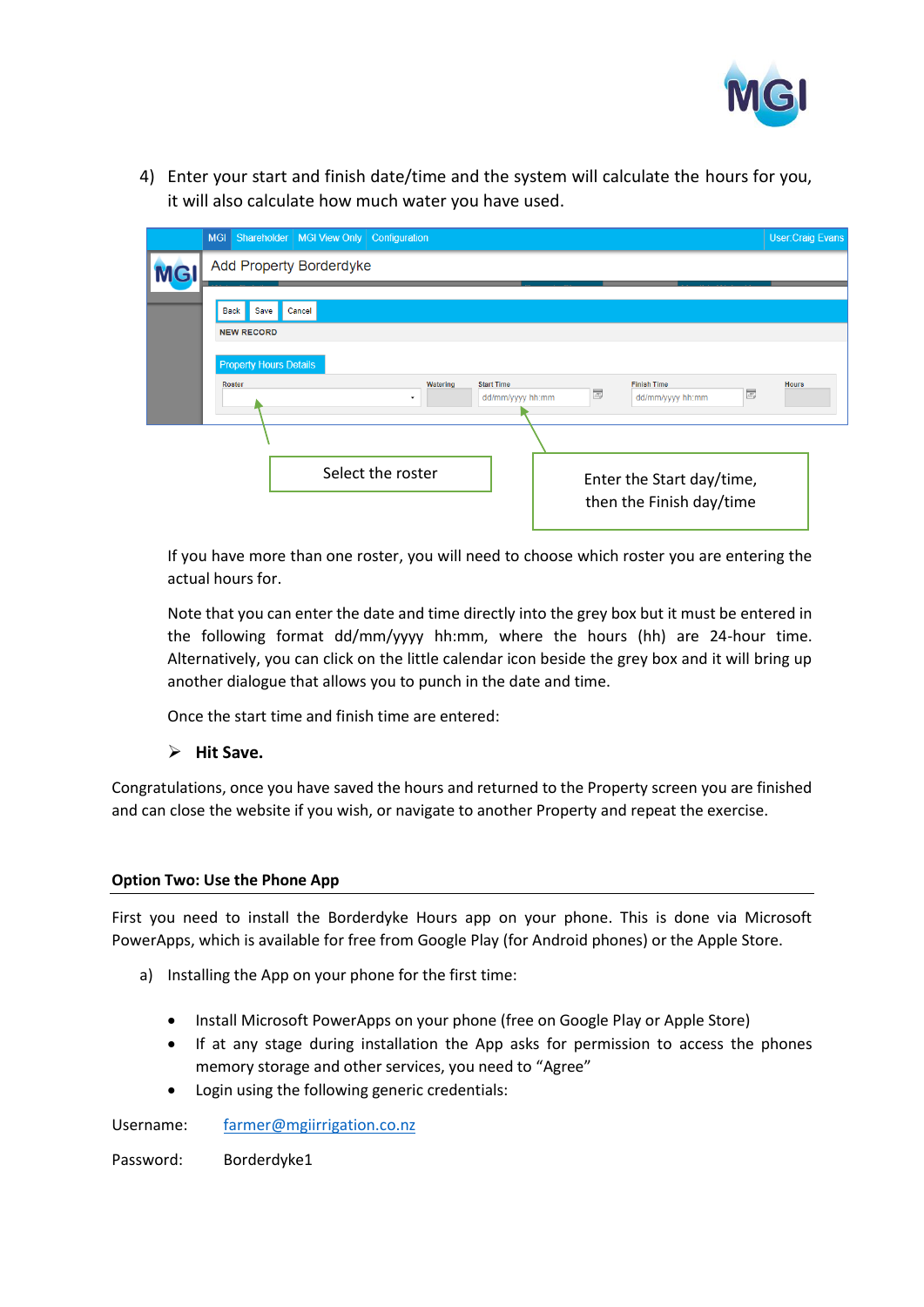

You should not be asked to login again, this is a one-off step. Once the App is installed via PowerApps you can either continue to access it by opening PowerApps first, or you can shortcut it by following the steps below.

| <b>ESS</b> | PowerApps<br><b>Microsoft Corporation</b><br><b>Business</b><br>$3+$<br>You don't have any devices. | ★★★★☆ 1,525 皇                          |
|------------|-----------------------------------------------------------------------------------------------------|----------------------------------------|
|            |                                                                                                     | Add to Wishlist<br>Ħ<br><b>Install</b> |

- b) How to shortcut the Borderdyke App (if you want to)
	- From PowerApps select the three dots on the right of the Borderdyke App menu;
	- Open the Details screen
	- Select the "Pin to Home" option

Once you have installed the App on your phone, it is very easy to use and it will record the date/time that you commence watering and when you stop watering. This information is saved to the Cloud and is accessible by MGI.

- c) How to Use the Borderdyke App
	- It can be good practice before the next watering to press "Reset" to clear out the cache. Do not do this when watering is in progress though.
	- Select the Roster from the dropdown list, then;
	- Select your Property from the dropdown list this will bring up the Clock Icon, which means you're ready to start [\(Figure 2\)](#page-3-0). Make sure that you select your Property and not someone else's.
	- When you start watering, press the Clock Icon and the timer will start
	- When you are finishing watering, open the App and the Hang-up Icon should appear (Figure  $1$ )<sup>1</sup>. Press hang-up and the finish time will automatically be saved to MGI.
	- Close the App.

<sup>1</sup> *On some phones, when you go off and do other things and the App is sleeping, upon re-opening the App it may not remember that the watering is already in progress so the Hang-up Icon is not present. This problem is something to do with the phone memory/cache settings. If this problem happens to you, then no worries, instead of hanging-up and finishing the watering, just repeat the steps to start a watering and MGI will know that the new "Start time" is actually the Finish Time.*